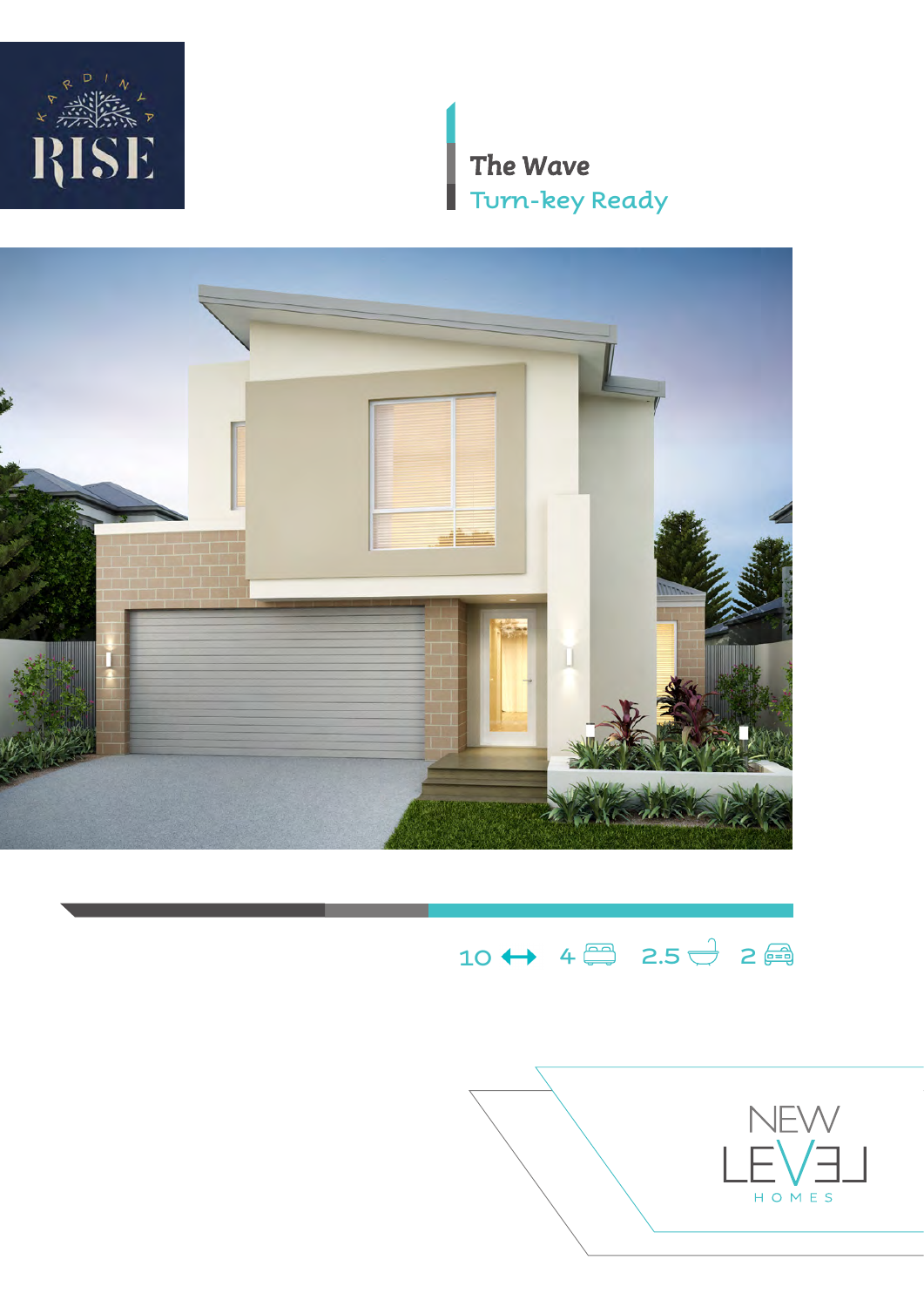### *The Wave*  lot width 10m

- Turn-key features including air-conditioning, internal wall painting, window treatments, floor tiling and carpet throughout from builders nominated range.
- Feature elevation included as shown.
- Lengthy open planned living area opens onto a large alfresco.
- Private master suite includes walk-in robe and ensuite with double basins to the vanity.
- Premium 900mm Italian Artusi Kitchen Appliances including Rangehood.
- Essastone benchtops to kitchen as standard.
- Great flow for indoor to outdoor entertaining.

**\$**

■ Secure double garage parking.

**BETTER. FASTER. MORE AFFORDABLE**

A skillion roof and striking elevation greets the street and presents the home beautifully. Living areas located downstairs with a kitchen looking out towards the alfresco is welcoming and an entertainers dream. An office (or make it a fourth bed) is also

downstairs allowing a retreat from the master suite and other minor bedrooms located upstairs. Upstairs also features a sitting space for relaxation away from the hustle and bustle downstairs.

### **Kardinya**

With elevated lots in familiar surrounds, Kardinya Rise gives you the rare opportunity to build new in an old neighbourhood. Start fresh and stay local to everything you love – family, friends, and all the convenience of city life including the refreshed \$100 million Kardinya Park Town Centre.

## Smart separation of family entertaining and quiet zones.